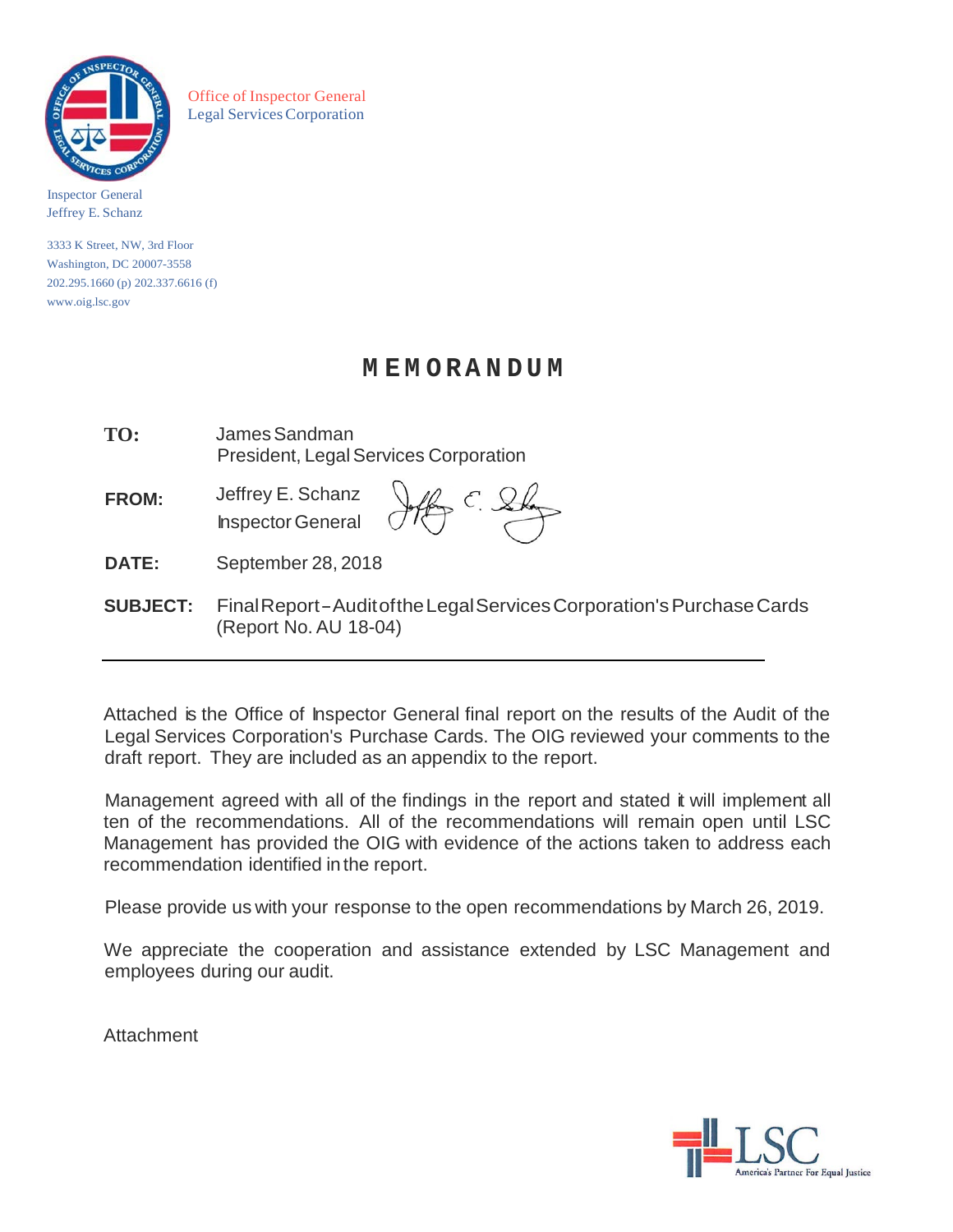cc: Ronald S. Flagg, Vice President of Legal Affairs General Counsel  $\&$  Corporate Secretary

> David Richardson, Treasurer & Comptroller Office of Financial and Administrative Services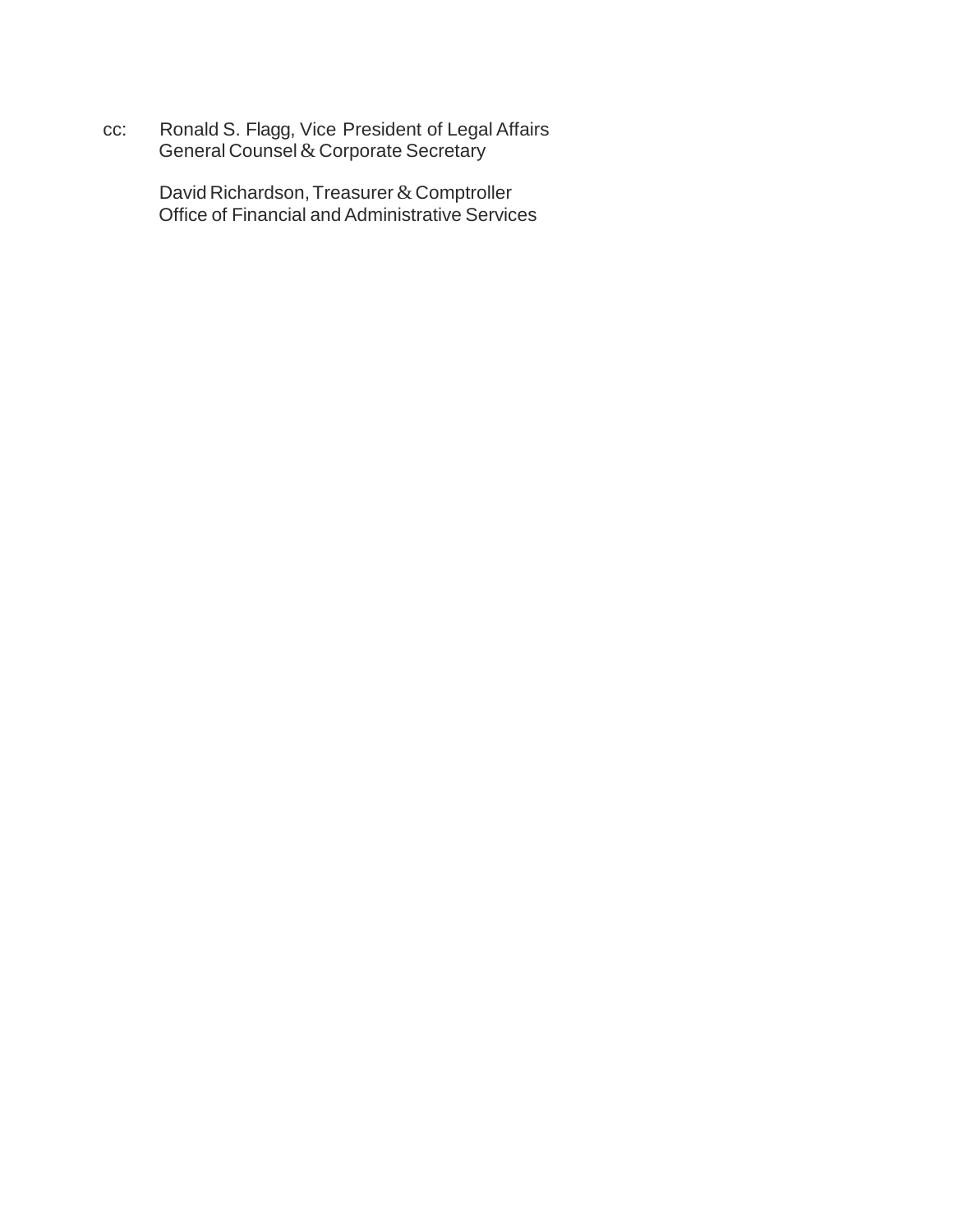# **LEGAL SERVICES CORPORATION OFFICE OF INSPECTOR GENERAL**

# **FINAL REPORT ON AUDIT OF THE LEGAL SERVICES CORPORATION PURCHASE CARDS**

Report No. AU 18-04

September 2018

[www.oig.lsc.gov](http://www.oig.lsc.gov/)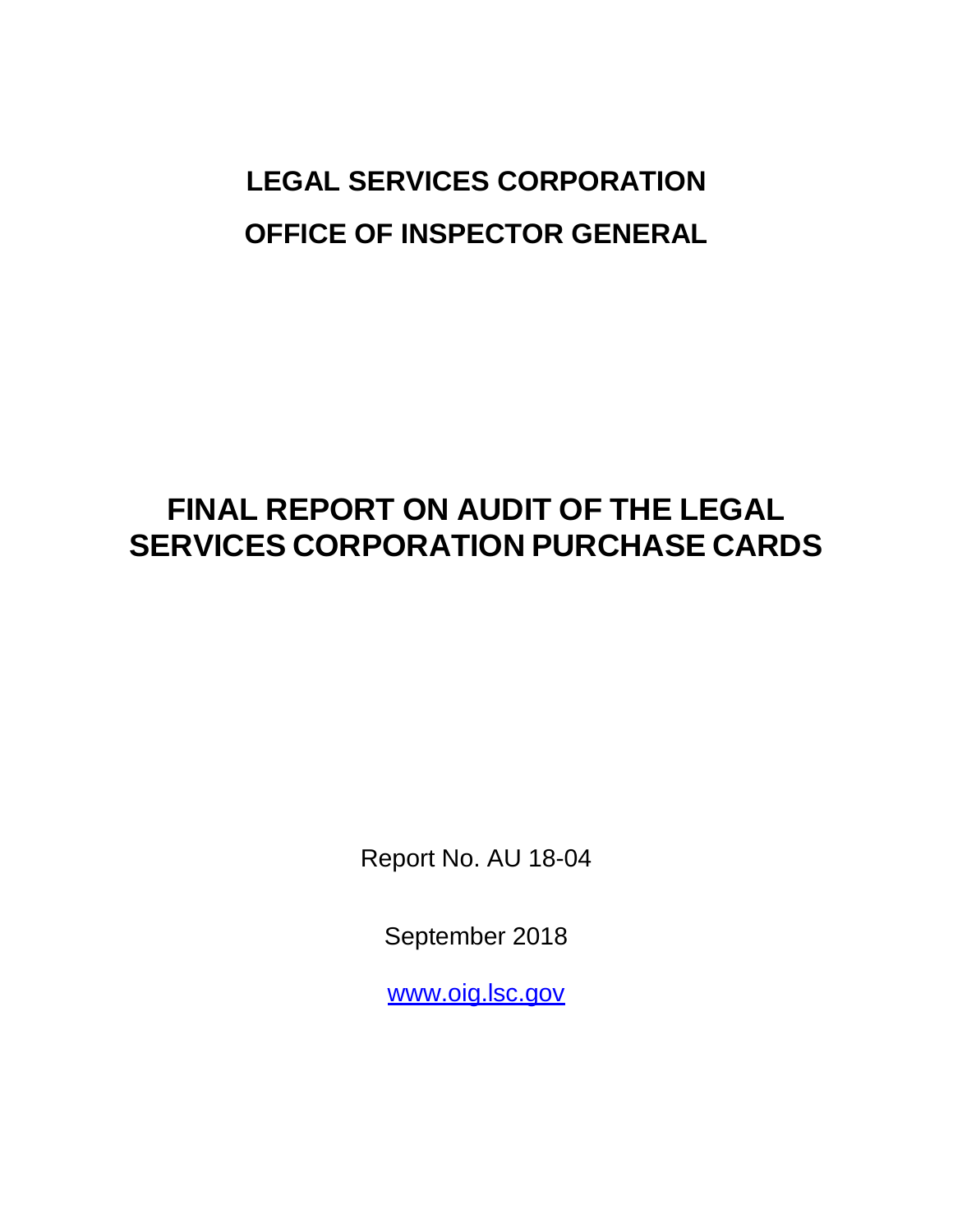# **TABLE OF CONTENTS**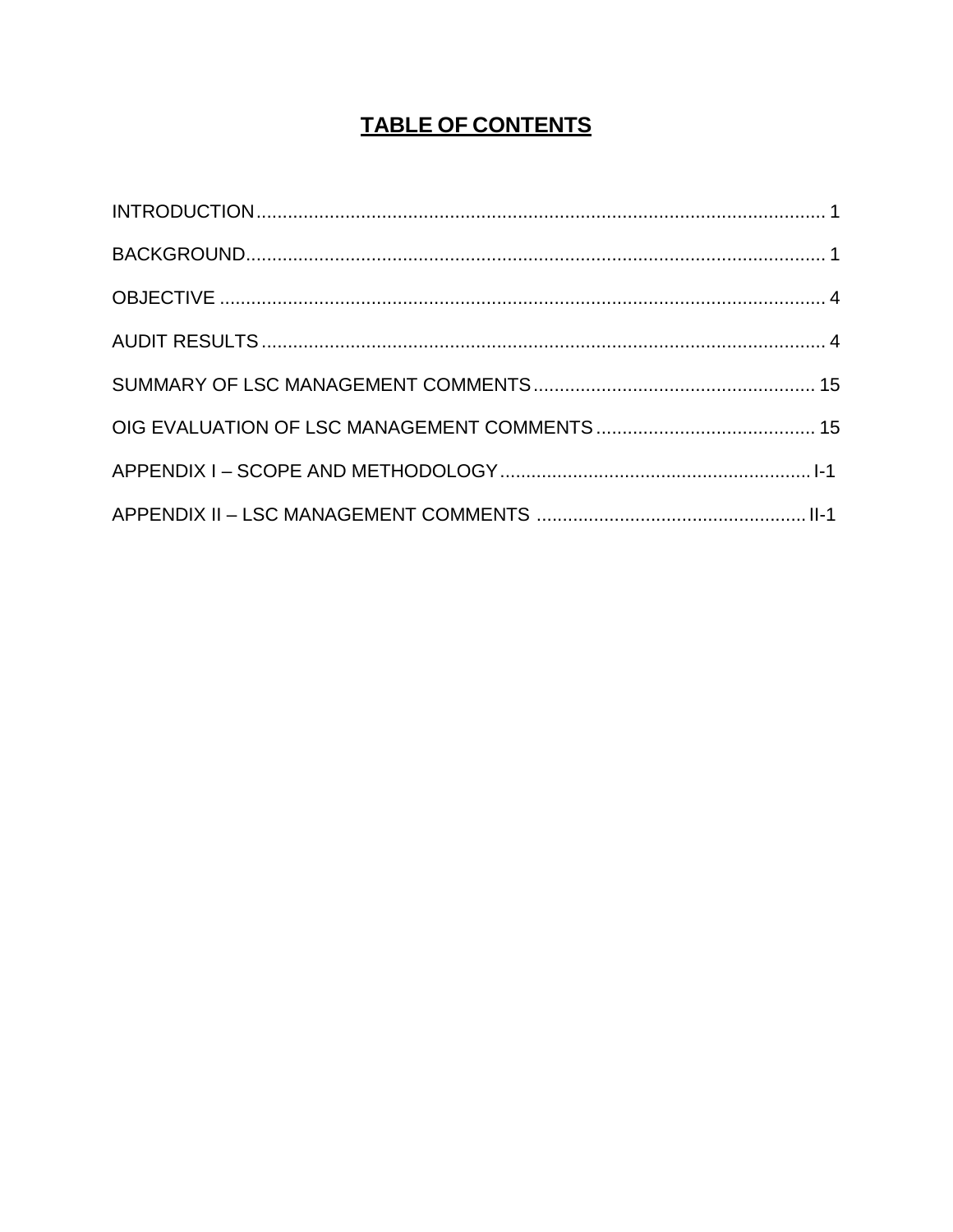# **INTRODUCTION**

<span id="page-4-0"></span>The Legal Services Corporation (LSC) Office of Inspector General (OIG) conducted an audit to assess the adequacy and effectiveness of the General Services Administration (GSA) Purchase Card Program at LSC. The OIG conducted the audit work at LSC headquarters in Washington, DC.

LSC participates in the GSA SmartPay Program by way of Task Order 08-1610, under GSA Master Contract Number GS-23F-T0003, with Citibank as the card issuer since November 2013.

The Office of the Comptroller within the Office of Financial and Administrative Services (OFAS) administers the program. LSC's charge card program is comprised of three business lines: purchase cards, integrated cards and travel cards. Integrated cards combine purchase and travel functions into one payment solution. Citibank provides LSC with online access to account information and historical transactional data that allows administrators to manage the purchase, integrated and travel business lines in a comprehensive fashion. Concur is utilized by LSC cardholders to reconcile monthly billing statements and submit expense reports for review. Concur is an integrated travel and expense management software program that brings business travel booking and expense reporting together into one system. Supporting documentation is electronically attached to fulfill the requirements of complete expense report submission.

This audit focused on purchase cards and the purchase function associated with the integrated cards.

LSC has documented policies and procedures governing use of the purchase cards in Chapter 2 of LSC's Administrative Manual. The policies describe the Purchase Card Program and cardholder responsibility which includes prohibited use of the card for business-related travel or personal use. It also states that the Purchase Card Program is subject to the procurement and contracting protocols found in Chapter 1 of the LSC Administrative Manual. LSC's intranet, eWeb, also contains resources such as videos and tip sheets on the use of Concur. The Accounting and Procedures Manual describes the accounting processes undertaken by the Comptroller's Office to achieve financial objectives.

# **BACKGROUND**

<span id="page-4-1"></span>LSC established the GSA Purchase Card Program to simplify the procurement process. According to Task Order 08-1610 initiated with Citibank on July 1, 2008, LSC has three business lines or types of cards in use. The period of performance for LSC's Task Order with Citibank for all of its charge cards is from November 30, 2013 through November 29, 2018.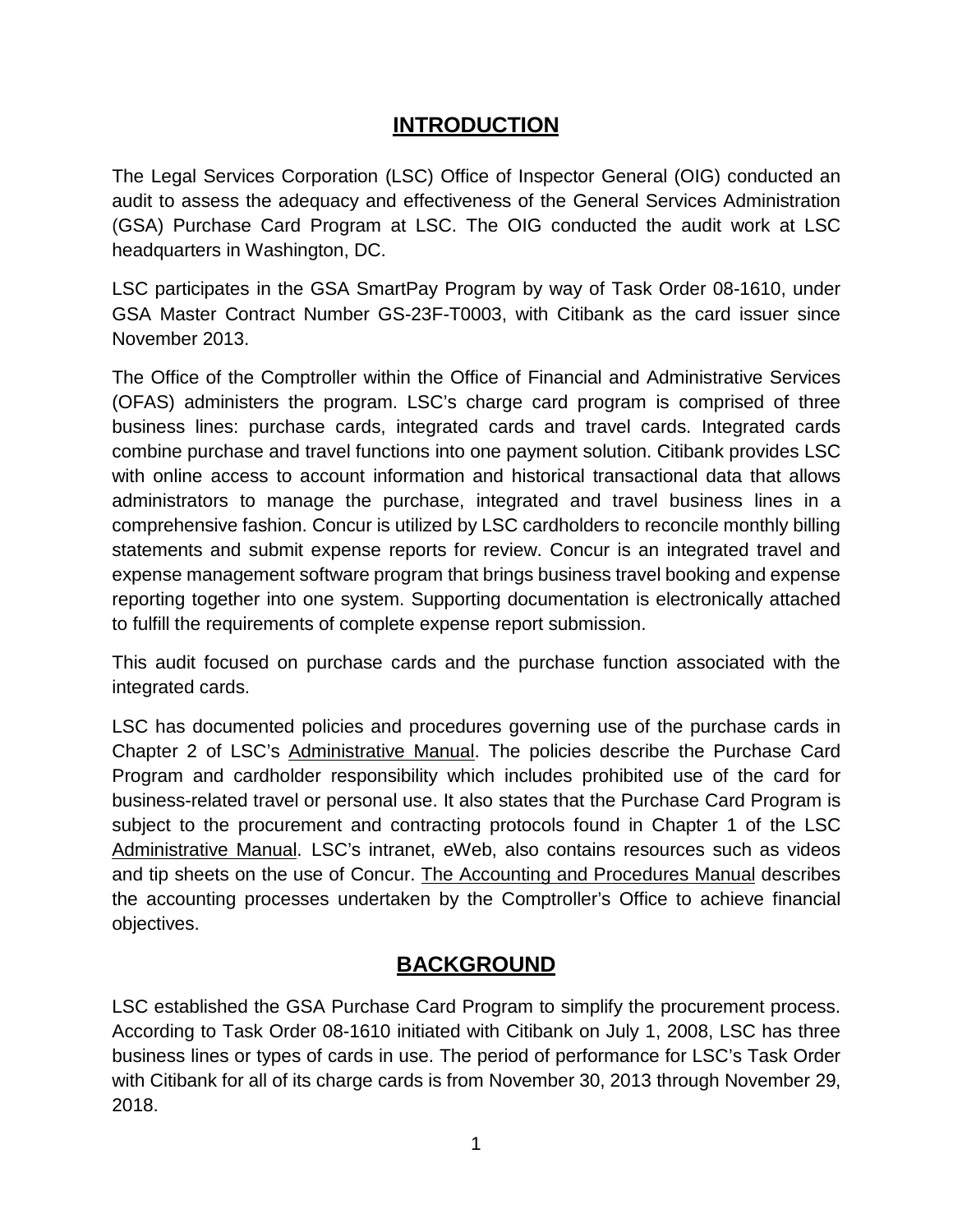The Purchase Card Program, as described by the GSA SmartPay Program, is intended to provide payment solutions to federal government employees for official government purchases of supplies, goods, and services under the micro-purchase threshold<sup>1</sup>. This makes the purchase account both a procurement and payment mechanism for micropurchases. The purchases exclude long-term leases for land or buildings and travelrelated expenses. The GSA Master Contract defines the parameters of the agreement and serves as a framework for the LSC program.

LSC is not bound by the laws and regulations applicable to federal agencies administering GSA purchase card programs. However, LSC complies, as best practices, with the federal laws and guidelines regarding purchase cards and payments with the intent of being good stewards of federal funds. To that extent, the OIG referred to the GSA SmartPay Program guidelines, LSC's Administrative Manual, eWeb, the Accounting and Procedures Manual and the following guidelines as standards to evaluate the program:

- GAO Standards for Internal Control in the Federal Government;
- OMB Circular-123 Appendix B, (provides guidance for all GSA SmartPay purchase and payment solutions)
- Government Charge Card Abuse Prevention Act of 2012; and
- The Prompt Payment Act.

LSC utilizes an electronic purchasing and management tool, referred to as the Checklist. It digitally collects, organizes and stores initial approval, competition-related materials, and written comments and justifications. The Checklist must be used for all purchase card purchases in excess of \$100.

## Program Overview

LSC utilizes the Purchase Card Program to efficiently acquire products and services. The Comptroller's Office is charged with oversight and administration of the Purchase Card Program. This includes issuing, authorizing, canceling, reviewing, reconciling, modifying, and monitoring all activities related to card usage.

As shown in Tables 1 and 2, purchase cards are utilized by all departments at LSC. There were  $15<sup>2</sup>$  cardholders with purchase authority during the audit scope period. Four were purchase cardholders and eleven were integrated cardholders. Funds expended by the

<span id="page-5-0"></span> $1$  A "micro-purchase" is defined by the Federal Acquisition Regulation (FAR) Subpart 2.101 as an acquisition of supplies or services, the aggregate amount of which does not exceed the micro-purchase threshold. The current micro-purchase threshold in FAR Subpart 2.101 is set at \$3,500. The micro-purchase threshold is subject to escalation for inflation every 5 years through a review by the FAR Council. FY15 was that year. This threshold and others set by FAR were increased as of 10/1/2015. At the time of a threshold increase, each agency handles the increase differently in terms of their implementation at the cardholder level.

<span id="page-5-1"></span> $2$  While 16 cardholders were initially selected, 1 cardholder was not reviewed for the purposes of this audit. Although LSC's purchase card listing indicated the cardholder was a purchase cardholder, our review indicated that he/she was a travel cardholder and thus not within the scope of our review.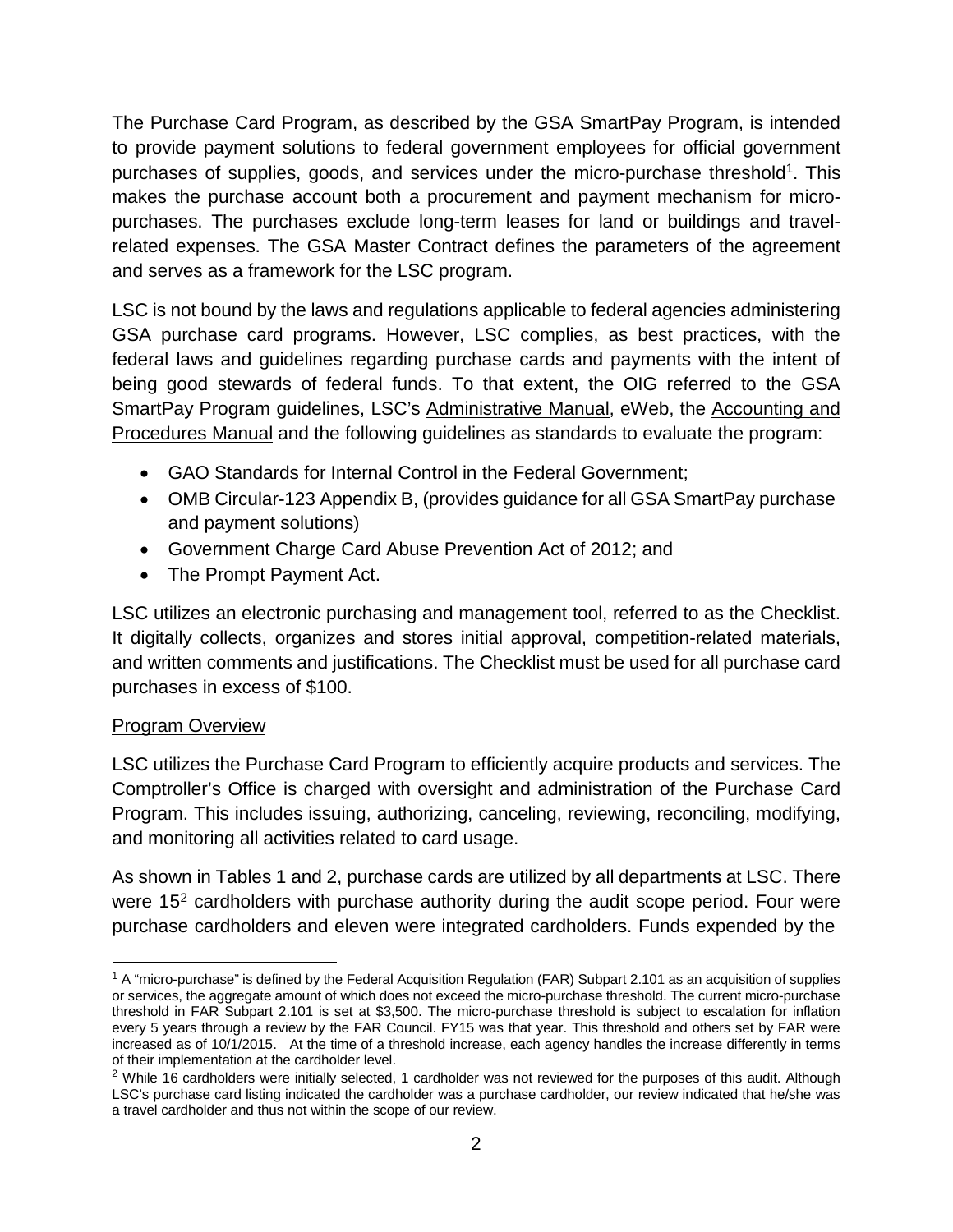cardholders totaled \$840,757. This amount includes travel related purchases made with integrated cards. Purchase and travel transactions for integrated cardholders were not separately disclosed. Integrated cardholders expended funds totaling \$700,444 during the same period.

| <b>Department</b>                                           | <b>Purchase</b><br><b>Cardholders</b> | <b>Transaction</b><br>Count | Value     |
|-------------------------------------------------------------|---------------------------------------|-----------------------------|-----------|
| Executive Office (EXEC)                                     | 3                                     | 357                         | \$28,589  |
| Office of Government Relations and<br>Public Affairs (GRPA) |                                       | 80                          | \$19,953  |
| Office of Financial and Administrative<br>Services (OFAS)   | 4                                     | 497                         | \$426,617 |
| Office of Information Technology (OIT)                      |                                       | 170                         | \$35,022  |
| Office of Human Resources (OHR)                             |                                       | 191                         | \$141,740 |
| Office of Legal Affairs (OLA)                               |                                       | 43                          | \$13,914  |
| Office of Inspector General (OIG)                           | 4                                     | 359                         | \$174,922 |
| <b>TOTAL</b>                                                | 15                                    | 1.697                       | \$840.757 |

#### Table 1 – Summary of Purchase Card Activity

Table 2 – Summary of Purchase Card Activity by Card Type

| Type of Card | Number of<br><b>Cardholders</b> | <b>Number of transactions</b><br>during audit scope | <b>Funds expended during</b><br>audit scope |
|--------------|---------------------------------|-----------------------------------------------------|---------------------------------------------|
| Purchase     | 4                               | 267                                                 | \$140,313                                   |
| Integrated   | 11                              | 1.430                                               | $$700,444^3$                                |
| <b>TOTAL</b> | 15                              | 1,697                                               | \$840,757                                   |

<span id="page-6-0"></span> $3$  The number and amount of transactions for integrated cards is composed of purchase and travel expenses. To adhere to the objectives of the audit, travel expenses drawn into the sample were not tested.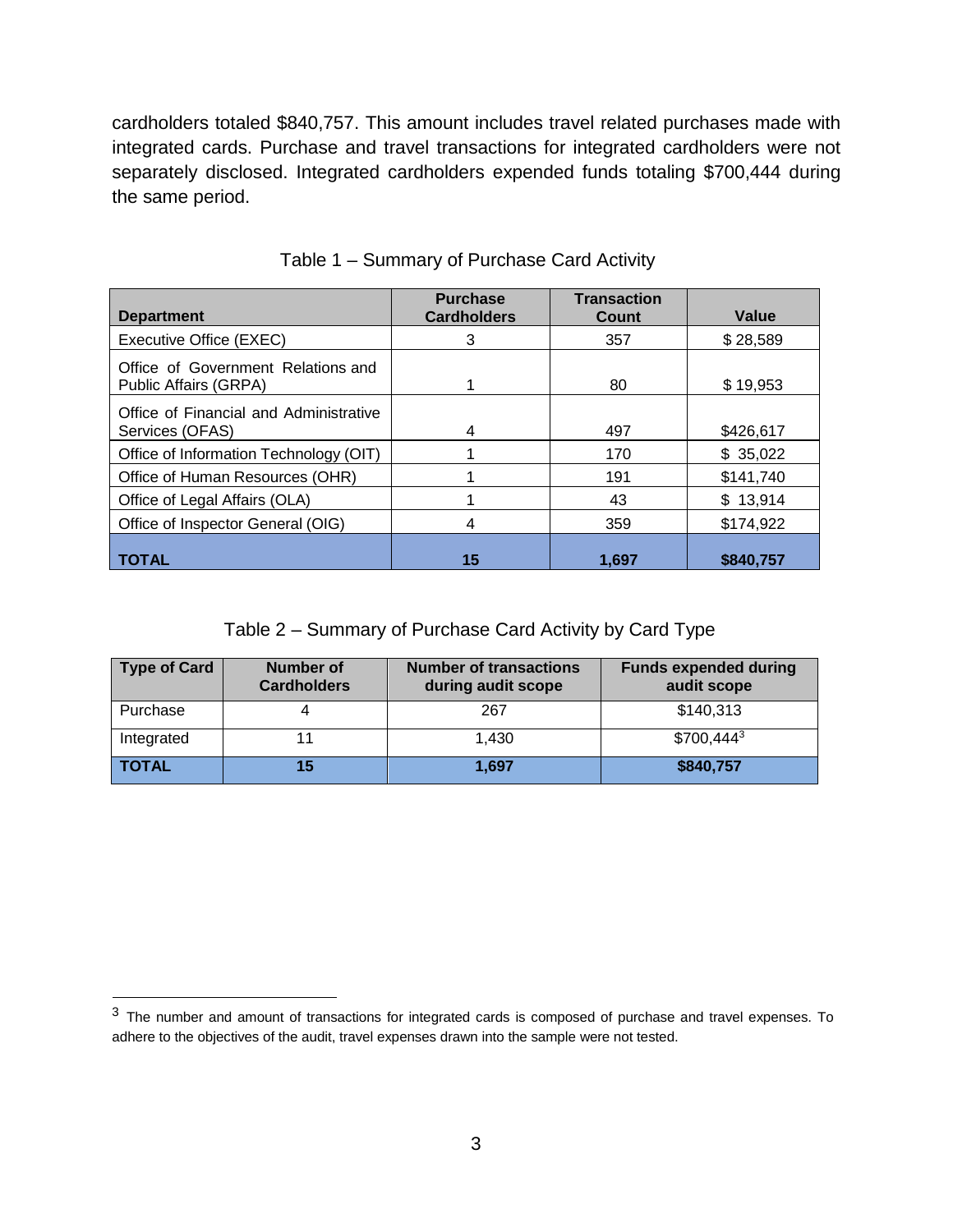## **OBJECTIVE**

<span id="page-7-0"></span>Our objective was to determine whether internal controls over purchase cards have been properly designed and implemented to help prevent fraud, waste and abuse by cardholders or others; and to determine whether administration activities and oversight activities over the Purchase Card Program are adequate.

# **AUDIT RESULTS**

### <span id="page-7-1"></span>**Objective 1: Have internal controls over purchase cards been properly designed and implemented to help prevent fraud, waste and abuse by cardholders or others?**

Generally, yes. The OIG found that, in general, LSC properly designed and implemented controls over purchase cards. The disbursements process over the purchase card billing statements is adequate and comparable to the GSA SmartPay guidelines and the Prompt Payment Act. To test for timeliness of payments, appropriate approval and accounting of the payments, the OIG judgmentally selected a sample of six master statements totaling \$165,706. For all six master statements reviewed, payments to Citibank were made within 30 days as stipulated by the Prompt Payment Act. No instances of late fees or finance charges were found.

In addition, the Purchase Card Program's reconciliation and accounting process accurately and completely reflected the purchase card activity in the LSC accounting system. All the general journal entries reviewed fully reconciled the Citibank payments to the Concur expenses. The reconciliation process was adequate and had appropriate system controls and segregation of duties.

However, it was noted that OFAS could strengthen existing procedures and controls in the following areas.

#### **PROCUREMENT**

Purchase cardholders are responsible for initiating the purchase process. Approvals are required for purchases over \$100 and the Checklist serves as an approval form for these purchases. All goods and supplies for the OIG and LSC are delivered to the central mailroom where mailroom staff record and deliver them to the purchasers. The purchase cardholder is required to reconcile their expenses to the monthly statements. The OIG tested 136 purchase transactions totaling \$299,777, which represented approximately 36 percent of the \$840,757 disbursed. The transactions reviewed were allowable. However, internal controls in the following areas need improvement.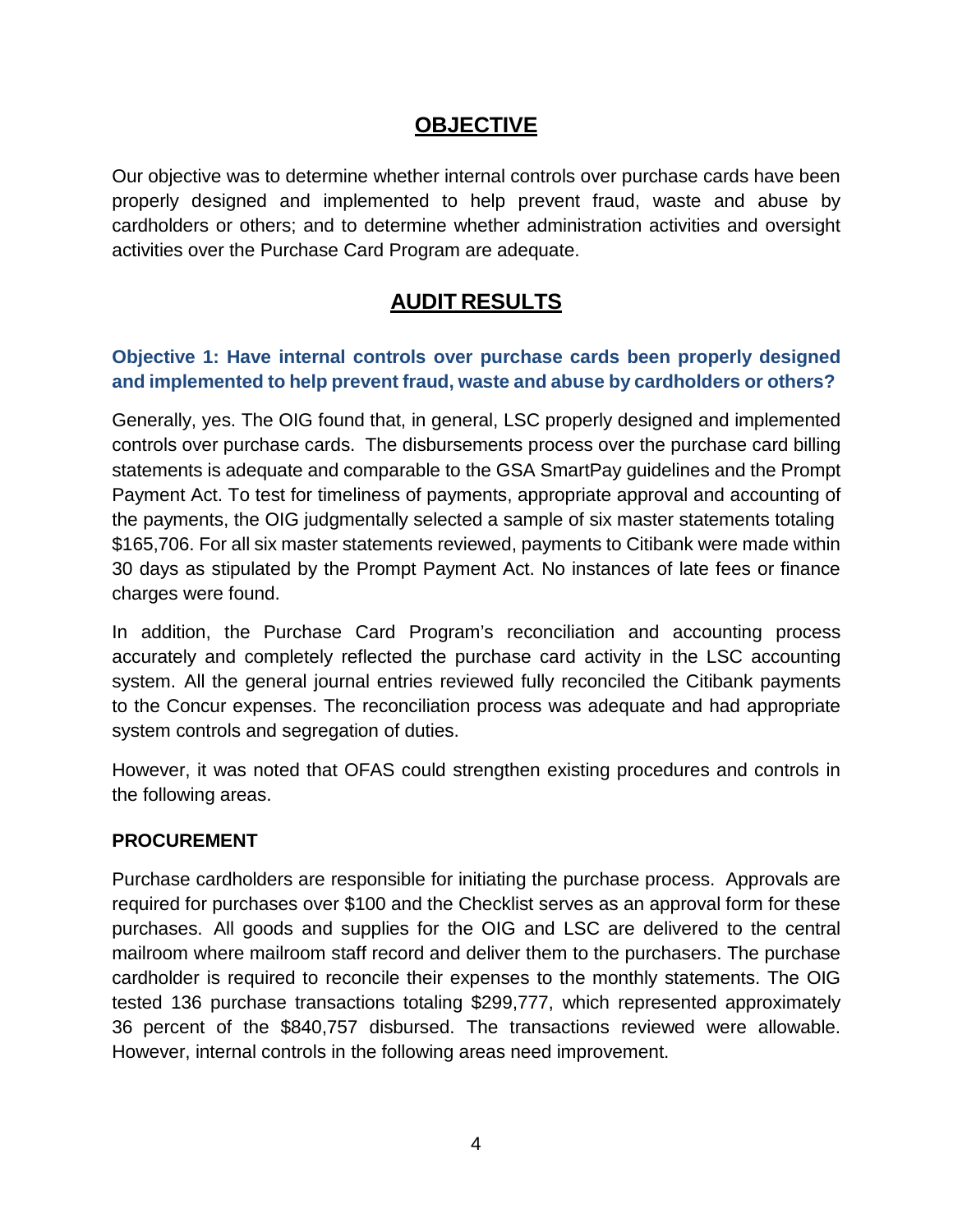#### **Checklists not used for purchases over \$100**

Eight transactions totaling \$9,728 were missing requisite Checklists.

- Six (6) transactions totaling \$3,681 were made by one cardholder for Board of Directors' meetings and related expenses. There were no Checklists attached to the expenses that included group travel, hotels and catering, though they fit the definition of purchases as per LSC's purchasing protocols.
- One transaction totaling \$5,798 was accompanied by the wrong Checklist form. The Checklist on file was for Purchases Under \$5,000 although the purchase amount was over \$5,000. The correct Checklist would have required a Needs Assessment and review of funds sufficiency by the Comptroller.
- One transaction totaling \$249 was missing the Checklist required for all purchases and contracts over \$100.

Two transactions totaling \$425 were made by two cardholders in the OIG. The OIG maintains its own Checklists for goods and services procured by that office. Therefore, LSC Management is not held accountable for these two missing checklists.

LSC's Administrative Manual, Chapter 1, states that a Checklist must be used for all purchases and contracts, except purchases less than \$100. The LSC OIG Administrative Manual, Chapter 16, states that all credit card purchases are subject to the LSC Administrative Manual Chapter 1, Purchasing and Contracting Protocols. It further indicates that all purchases must be accompanied by an LSC OIG Checklist. There are separate LSC OIG Checklists for purchases under \$5,000, purchases between \$5,000 to \$25,000, and purchases above \$25,000.

According to the Payables Accountant, her understanding was that the Board of Directors' meeting expenses were to be treated as travel expenses, not subject to the Purchasing and Contracting Protocols nor the Checklist requirement. However, according to the Comptroller, the missing Checklists were due to an oversight. He indicated that the Checklists should have been completed.

We attempted multiple times to obtain the Checklists during fieldwork. After field work was complete, the Accounting Manager provided Checklists for six transactions totaling \$3,681 and stated that they could not locate the checklist for the transaction totaling \$249.

Lack of adequate training or understanding of internal policies and procedures may render the organization's internal control system vulnerable to errors or abuse.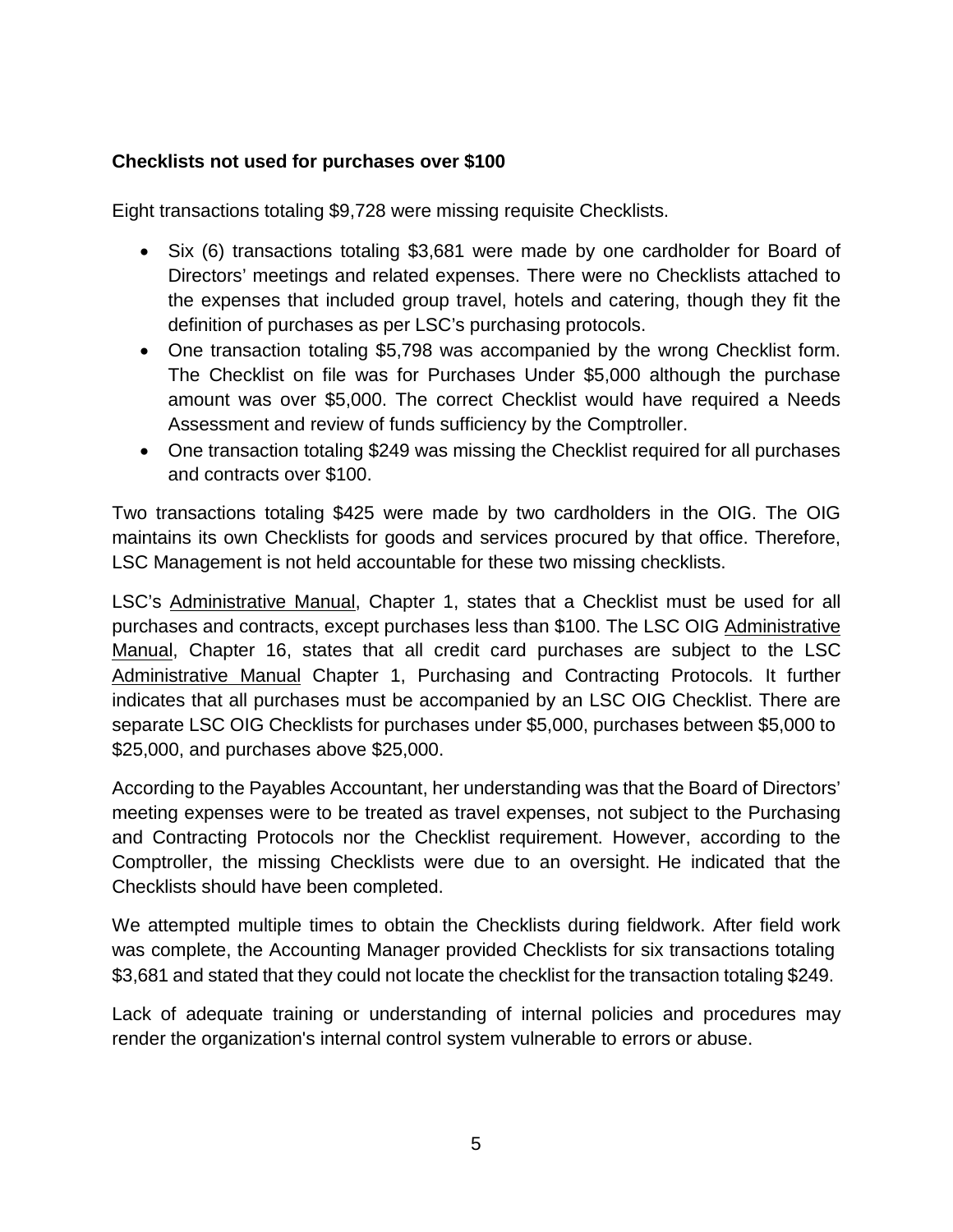#### **Recommendation 1:**

The Comptroller should provide clear guidance to staff and cardholders on what constitutes a purchase and travel expense, especially as it relates to Board of Directors' meeting expenses and should update the Administrative Manual to reflect the same.

#### **Cardholders did not have required delegation to make purchases**

Four cardholders made purchases totaling \$16,107, without the required written delegation, a completed LSC Purchasing and Contracting Delegation Form, or an LSC OIG Checklist, which, in the case of the OIG, authorizes the cardholders to make purchases.

| <b>Cardholder</b> | Number of<br><b>Purchases</b> | Amount   | <b>Issue</b>                                                                                                                                                |
|-------------------|-------------------------------|----------|-------------------------------------------------------------------------------------------------------------------------------------------------------------|
| Cardholder 1      | 2                             | \$7,816  | A Purchasing and Contracting Delegation Form<br>was not on file, but cardholder reported on<br>Checklists as having one.                                    |
| Cardholder 2      | 11                            | \$7,472  | There was no Purchasing and Contracting<br>Delegation Form on file.                                                                                         |
| Cardholder 3      | 2                             | \$669    | The Purchasing and Contracting Delegation<br>Form on file was limited to the purchase of<br>periodicals. Purchases made were for library<br>document cases. |
| Cardholder 4      | 1                             | \$150    | There was no Checklist on file for<br>this<br>transaction made by an OIG cardholder.                                                                        |
| <b>TOTAL</b>      | 16                            | \$16,107 |                                                                                                                                                             |

According to the LSC Administrative Manual, Purchasing and Contracting Protocols Authority:

(1) only LSC board members (through the Corporate Secretary), officers, and office directors are authorized to make purchases or sign contracts on LSC's behalf;

(2) where a demonstrated business need exists, authority may be delegated. Whether a "demonstrated business need" exists will depend on the circumstances, but may include, for example, employees who routinely make low-cost purchases of office supplies, software, or equipment; are deputy office directors; or are other staff members who have historically handled purchasing and contracting obligations for a particular office;

(3) delegations must be in writing and approved by the President;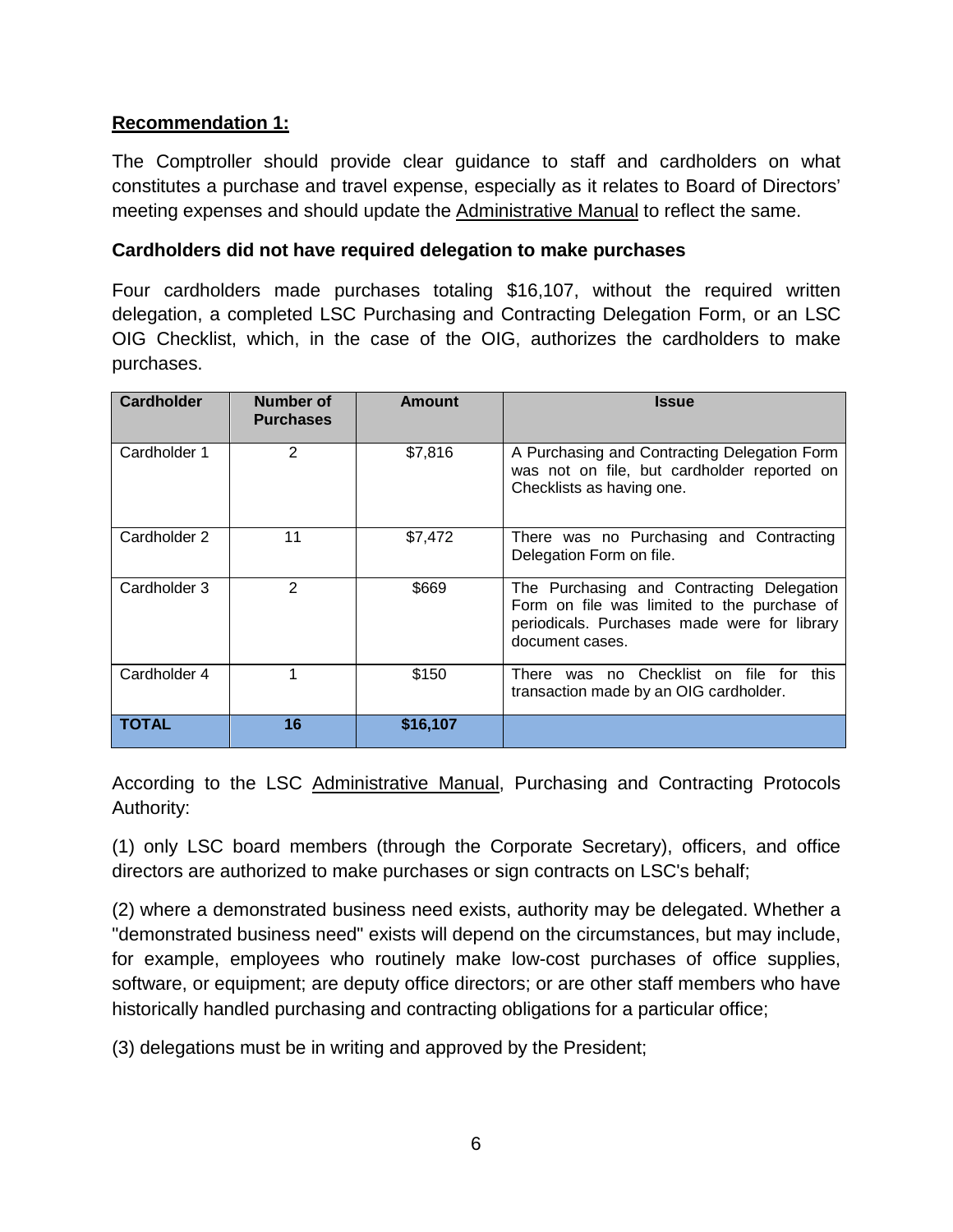(4) office supplies - OFAS/Print Shop staff is best-positioned to assess the need for, and make purchases of, office supplies, equipment, and furniture. Therefore, these purchases MUST be made through the Comptroller or his delegate.

The OIG brought this to the attention of the Accounting Manager. The Accounting Manager stated that he consulted with the Office of Legal Affairs regarding the existence of the documents and subsequently provided updated and new forms for cardholders 1, 2 and 3. The OIG maintains its own Checklists for goods and service procured by that office. Therefore, LSC Management is not accountable for cardholder 4's missing Checklist.

Purchases made by cardholders without the appropriate delegation may result in unbudgeted outlays of funds or disadvantageous terms for acquisitions.

### **Recommendation 2:**

To ensure the Purchase Card Program complies with organizational policies and procedures, the Accounting Manager should:

- a. Ensure that each cardholder necessitating a delegation form has a fully executed form on file;
- b. Train cardholders and staff requesting routine purchases from cardholders to comply with purchasing and contracting protocols that stipulate only authorized employees may make or request purchases; and
- c. Update and revise delegation forms so that purchasing authority is accurate and complete.

#### **Inadequately supported transactions**

Two transactions totaling \$7,816 were missing adequate supporting documentation:

- One transaction totaling \$5,798 for a conference table did not have an invoice or receipt. It was only accompanied by a proposal.
- One transaction totaling \$2,018 for an employee's desk did not have a vendor receipt. It only had an automated VISA transaction receipt.

According to the Government Charge Card Abuse Prevention Act of 2012, Management of Purchase Cards (a)(3)(A), a cardholder is responsible for reconciling the charges appearing on each statement of account for that purchase card with receipts and other supporting documentation.

LSC Administrative Manual states that "upon receipt of their monthly statements, cardholders are responsible for reviewing their statements for correctness, have their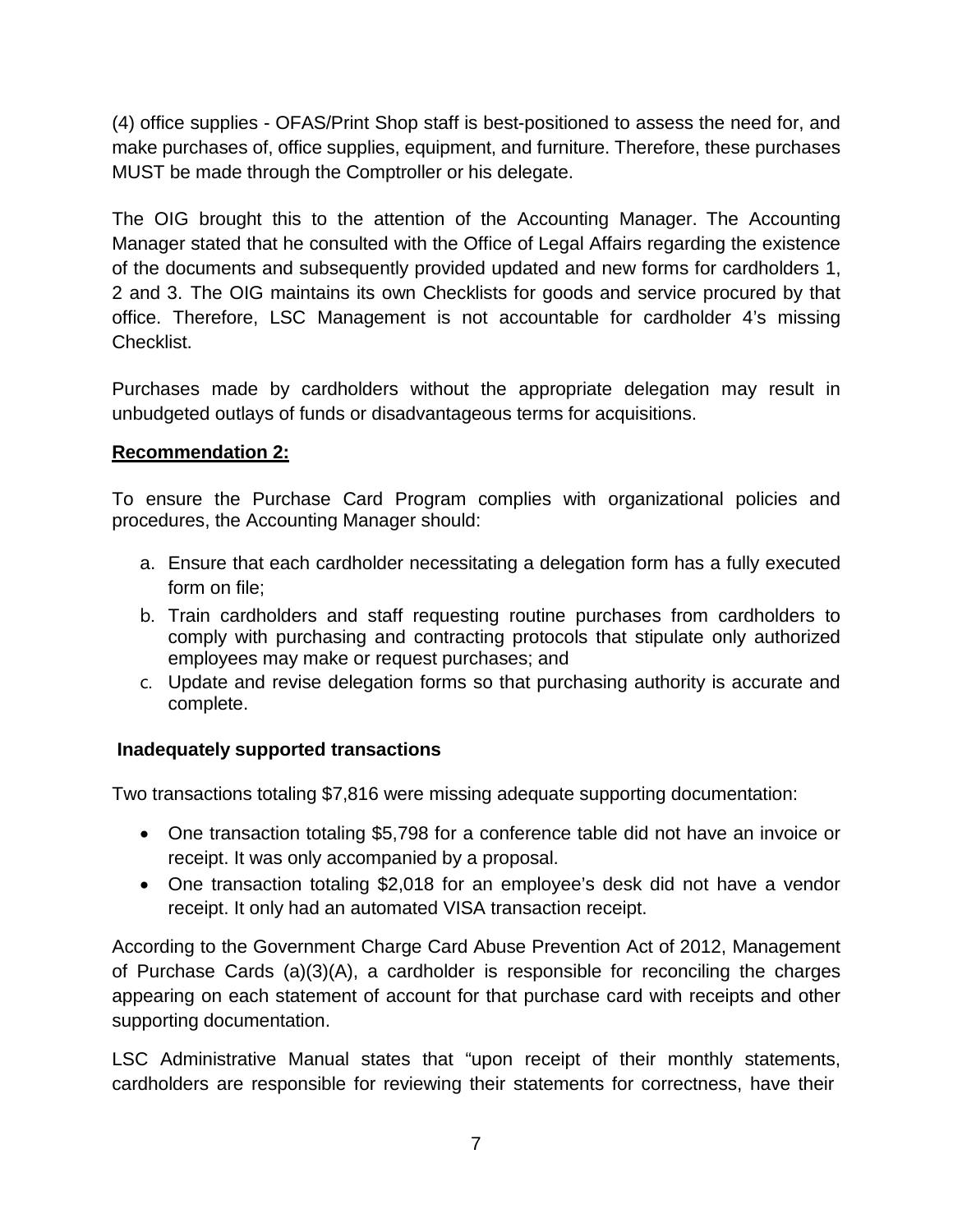Director approve it, and forward the statement to the Comptroller's Office along with the relevant supporting documents".

Management acknowledged the failure at the card holder, supervisory and administrative levels to detect the missing receipts for the two charges.

Adequate supporting documentation, such as invoices or original receipts, are essential in the review process as they serve as confirmation of the transfer of ownership of a good or service purchased by the cardholder. In the absence of supporting documentation, it is difficult to verify the receipt of goods and services acquired with the charge card, thus weakening oversight in the review process.

#### **Recommendation 3:**

The Comptroller should ensure that cardholders are aware of the elements of adequate supporting documentation when preparing and submitting their expense reports in Concur so as to comply with the requirements of a complete expense report submission. For example:

- a. Charge card transactions should be accompanied by original receipts and invoices to support the purchases.
- b. In the case of lost original receipts, cardholders should prepare an affidavit explaining the occurrence including disclosing details of the transaction, such as the date, description of the purchase (including quantities), merchant, dollar amount, and signature as indication of certification of the statement.
- c. Approving Officials should review expense reports for the aforementioned documentation or reject the expense report submission.
- d. The Comptroller should oversee the revision of the language in the Administrative Manual (Chapter 2) regarding the constitution of "relevant supporting documents" to provide clear and specific guidance to cardholders on what is expected when referring to supporting documentation. The new policy should address nonconventional alternatives, such as Concur affidavits or electronic VISA transaction receipts.

### **Inadequate documentation and communication of policy for reconciliation of integrated card transactions**

Integrated cardholders comingled purchase and travel expenses on the same expense report.

We found that integrated cardholders generally reconciled their purchase-related expenses separate from their individual travel expenses. However, two transactions totaling \$2,884 were not reconciled in the appropriate expense category in Concur. All the charges were reconciled in the cardholders' travel expense reports, but the expenses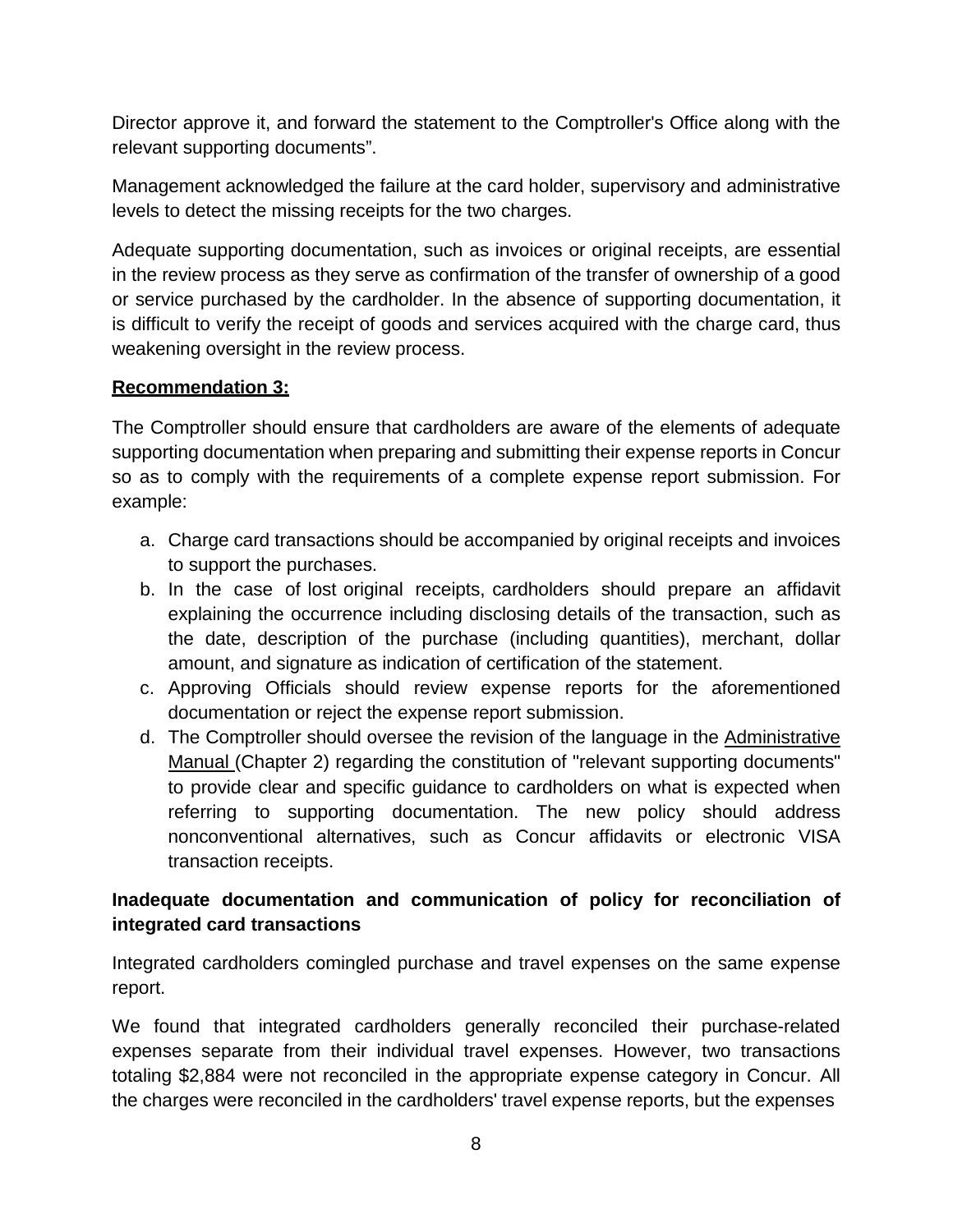were purchase-related, and should have been filed in the cardholders' purchase expense reports. The following examples were noted:

- One transaction totaling \$1,811 for a business meal during a Board of Directors' meeting was reconciled in the cardholder's travel expense report.
- One transaction totaling \$1,073 for a business meal for a Pro-Bono reception during a Board of Directors' meeting in New Mexico was reconciled in the cardholder's travel expense report.

According to the GSA SmartPay website, reconciliation procedures for the integrated account may differ. The website states that agencies may have specific policies related to integrated cards. LSC does not have written policies and procedures for the integrated card. The OIG also noted on the written policies that purchase and travel expenses are governed by different sets of rules, such as the definition of an allowable expense and the paper work required.

According to the Comptroller, OFAS' understanding of the process was that purchases incurred by integrated cardholders during business travel could be reconciled with the cardholder's individual travel expense report in Concur. However, he stated that going forward, OFAS will revise its policies to clarify how these expenses should be reconciled.

Lack of adequate documentation or understanding of internal policies and procedures may render the organization's internal control system vulnerable to errors or abuse.

#### **Recommendation 4:**

The Comptroller should address the dual functionality of integrated cards by implementing the following:

- a. provide clear instructions on the reporting requirements for purchase and travel expenses incurred with integrated cards and ensure cardholders appropriately file purchase and travel expenses in Concur;
- b. train Approving Officials to identify the reporting differences between a purchase and a travel expense to ensure that program policies are enforced during the review process; and
- c. document and incorporate these policies and procedures into the appropriate manuals.

#### **Policies and Procedures**

The OIG reviewed LSC's documented policies and procedures governing the use of the purchase cards: specifically, the Administrative Manual, Accounting Procedures Manual and eWeb. These documented policies are a good starting point for establishing oversight controls, but the manuals need to be updated to include current practices.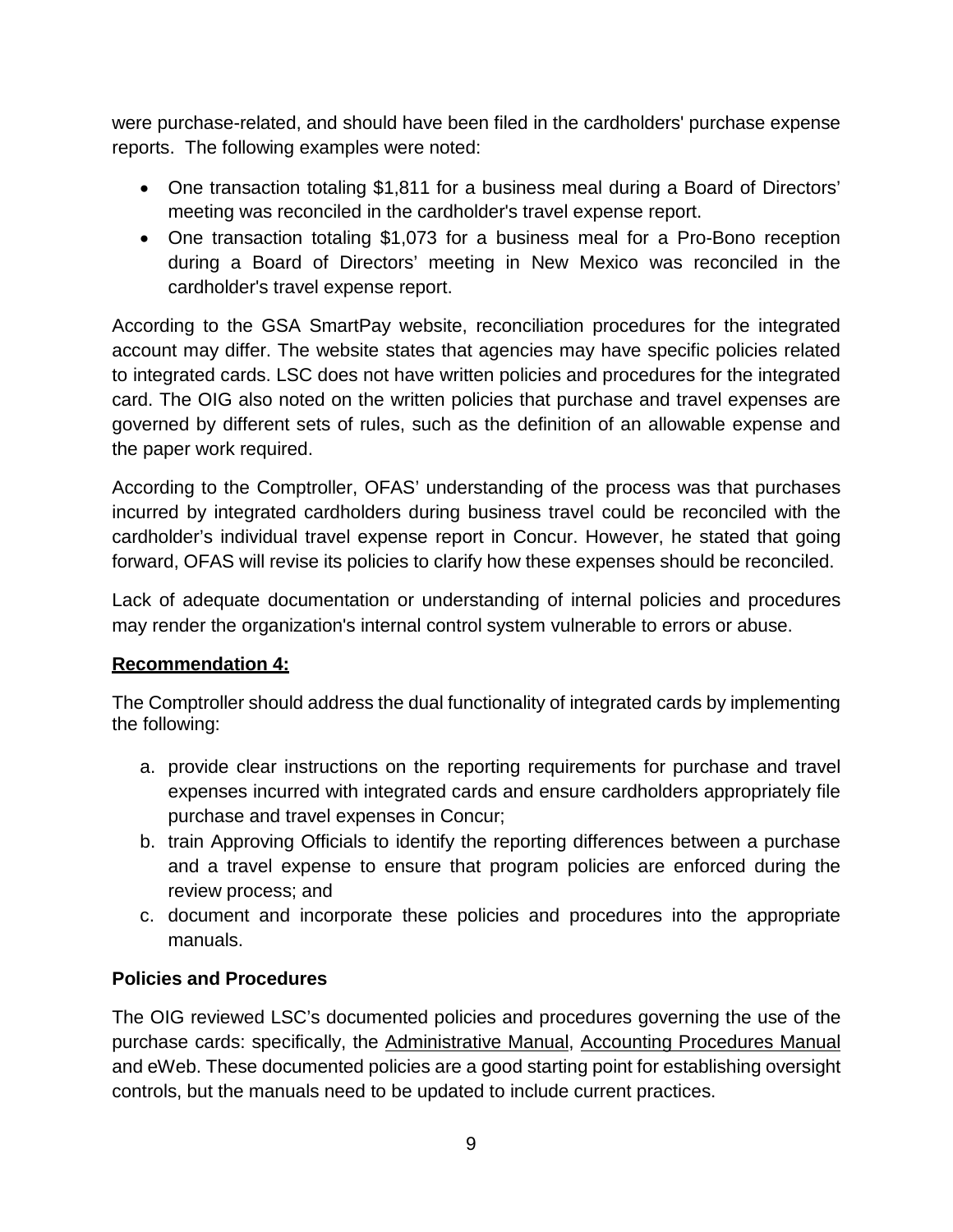The following current practices are not included in any of the formal guidance mentioned above:

- a. the Concur system and the process of expense submission and credit card statement reconciliation;
- b. the alternative method of uploading expense report receipts in Concur via fax;
- c. the time-frames cardholders have to reconcile purchases and submit expense reports in Concur;
- d. the OFAS process of reconciling the expense report to the purchase card statement; and
- e. the OFAS process for receiving and processing Citibank payments and related accounting procedures.

According to LSC's Accounting Manager, the purchase card manual has not been updated in several years and needs to be revisited. He also stated that the missing policies brought to their attention will be included in the revised manual.

According to the OMB Circular A-123 Appendix B, each agency must develop and maintain written policies and procedures for the appropriate use of charge cards consistent with the requirements of this guidance. The plan should be updated annually, or more frequently, if necessary to remain current.

The circulation of non-current or incomplete charge card policies and procedures may cause user confusion and may increase the possibility of improper card usage or lapses in expense reporting.

#### **Recommendation 5:**

The Comptroller should ensure that the program and accounting manuals are enhanced to include detailed policies and procedures regarding the purchase card policies and processes performed by OFAS.

**Objective 2: Are there adequate administration and oversight activities over the Purchase Card Program?**

Generally, yes. The OIG found that LSC's oversight and administration over purchase cards was generally adequate. However, the following areas need improvements or enhancements.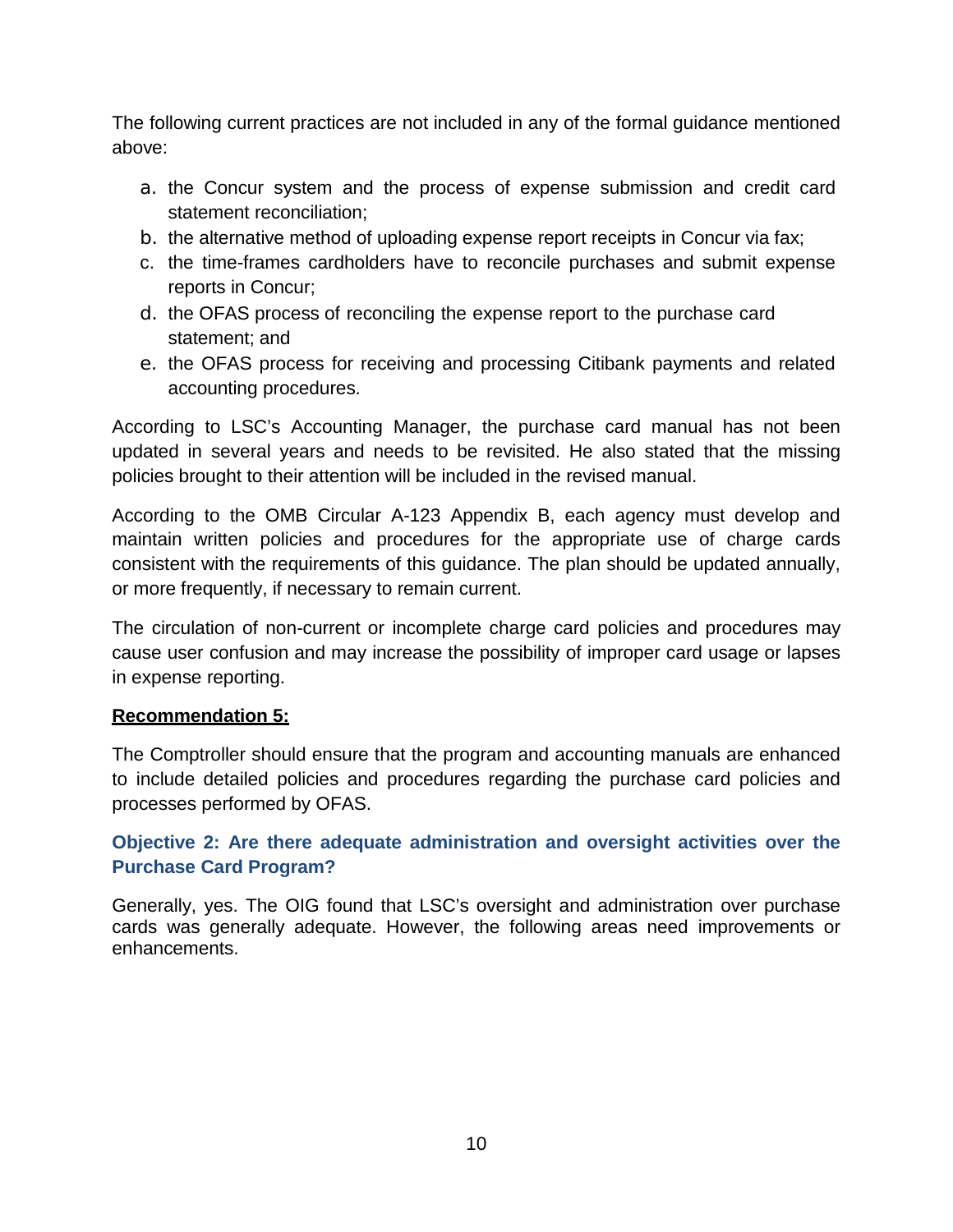## **Training**

Based on interviews conducted with various cardholders and approving officials, there was no formal training program in place on card-usage and approving responsibilities before they began making purchases or assigning approvals on behalf of LSC. In addition, during OIG review of the cardholders' files, there was no evidence of training documentation.

According to OMB Circular A-123 Appendix B, Chapter 3, Section 3.3 and 3.4, all program participants, including cardholders and charge card managers must be trained in charge card management.

The relevant general training requirements for all charge card programs are:

1) All program participants must be trained prior to appointment;

2) All program participants must take refresher training, at a minimum, every 3 years; and

3) all program participants must certify they have received the training, understand the regulations and procedures, and know the consequences of inappropriate actions.

The Accounting Manager stated that no formal training program was in place because there generally had been no abuse of purchase card usage by employees. He added that general information on use of company credit cards was provided to all new employees during the onboarding orientation.

Without training, cardholders and approving officials may not have adequate knowledge to effectively execute card management responsibilities. The risk of erroneous or inappropriate purchases could increase and result in inefficiencies and a waste of scarce resources.

#### **Recommendation 6:**

The Comptroller should maintain a robust training program for all cardholders and approving officials by engaging in the following suggested practices:

- a. utilizing the resources provided by GSA to establish a mandatory training for all cardholders, approving officials, and any other accountable/billing officials who review charges made with purchase cards;
- b. ensuring all program participants certify that they have received the training, understand the regulations and procedures, and know the consequences of inappropriate actions;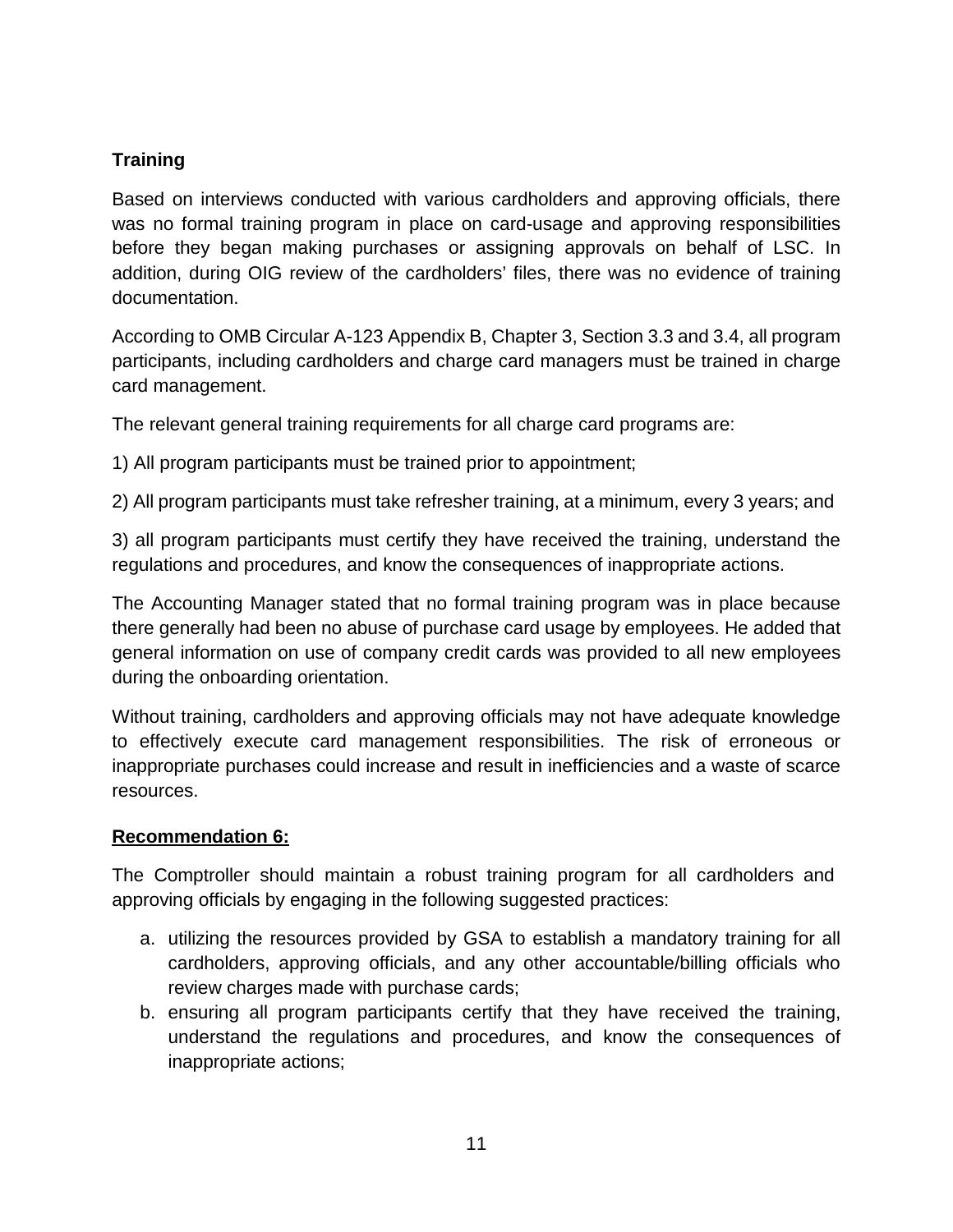- c. ensuring records of completed training should be kept on file for each cardholder; and
- d. providing refresher courses to cardholders.

## **Recommendation 7:**

The Comptroller should update the program's written policies and procedures to include the training procedures and training requirements for cardholders and approving officials.

## **Authorization Forms**

An LSC Credit Card Authorization Form is required to be completed for any new card issued and for any existing card changes. In addition, a Citibank Agreement Set-Up Form should also be completed for a change in card or new card classification. Our review noted that these requisite authorization forms were not consistently used.

Out of the fifteen cardholders reviewed, two cardholders' records were missing requisite authorization forms:

- One cardholder's card had been changed from a purchase card to an integrated card but there was no LSC Credit Card Authorization Form on file documenting the authorized change. For the same cardholder, a signed Citibank agreement set-up form for a change in card or new card classification was also missing.
- One cardholder's credit limit had been increased from \$6,000 to \$10,000; however, the LSC Credit Card Authorization Form that should have initiated the change was not on file.

According to the LSC Administrative Manual, Chapter 2, page 2-1, in order for an employee to receive a purchase card, the individual must have written approval from their Office Director. The approval must be forwarded to the Comptroller's Office for processing. The LSC credit card protocols also require the use of a Credit Card Authorization form to issue charge cards to designated employees, change a charge account classification and increase/decrease spending limits.

The Accounting Manager stated missing forms may have been an oversight by the previous Administrative Assistant.

Failure to follow program policies and documentation requirements may result in unauthorized modifications to charge card accounts that increase the risk of unallowable or unbudgeted purchases.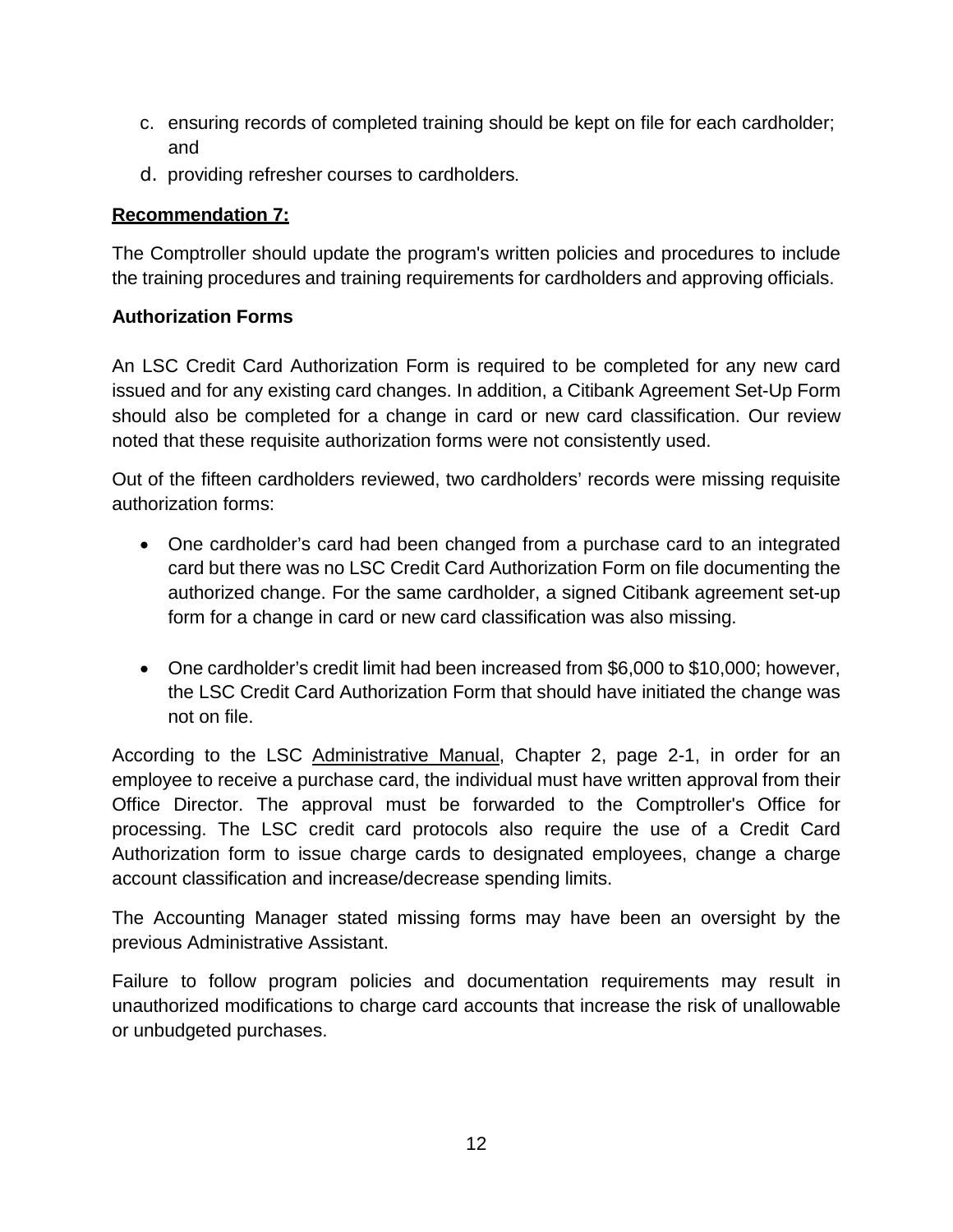#### **Recommendation 8:**

The Comptroller should ensure that the Program Administrator has received and filed complete and appropriate documentation before requesting changes from Citibank to a cardholder's card type or spending limit.

### **Acknowledgement Agreements**

There were no acknowledgement agreements, or any form of documentation maintained between LSC and the purchase cardholders outlining the responsibilities and consequences for non-compliance. User agreements were found to be established for travel cards and the travel component of integrated cards. However, there were no such agreements for purchase cards or for the purchase component of integrated cards.

Per OMB Circular A-123, Appendix B, Chapter 4, Section 4.3, charge card managers are responsible for implementing the appropriate controls for monitoring program effectiveness and communicating the agency's policy with respect to administrative and/or disciplinary actions to cardholders, and other program participants.

The Accounting Manager acknowledged that LSC does not maintain user acknowledgement forms for purchase cards. He added the Purchase Card Program employs transactional controls such as Merchant Category Codes (MCC) to discourage misuse of charge cards by cardholders.

Lack of user agreements for cardholders does not promote user awareness or acknowledgement of organizational policies resulting in poor accountability.

#### **Recommendation 9:**

The Comptroller should design and implement a written statement clearly stating the restrictions on the use of the purchase card, consequences if card usage by the cardholder does not adhere to prescribed policies and procedures, and any reporting deadline(s) the cardholder is required to abide by in regard to purchases made with the charge card. In addition, the statement should be signed and dated by the cardholder to demonstrate acknowledgement and agreement.

#### **Policies and procedures**

Policies and procedures related to oversight and administration need to be enhanced to include current practices. Documented offices and staff positions that are outdated need to be updated. The OIG noted the following.

a. Periodic actions were taken by program administrators to monitor illegal or other undesirable activities.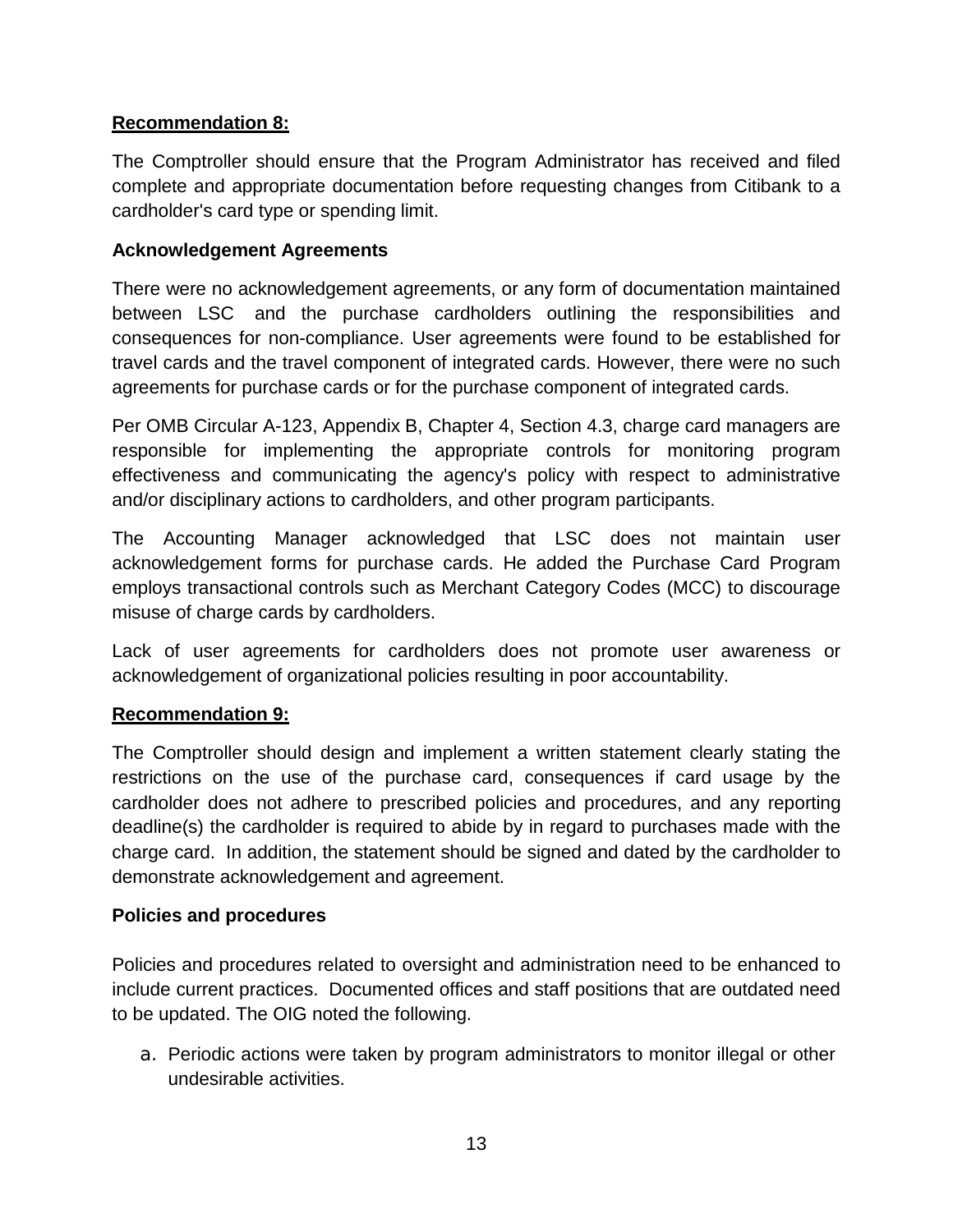- b. The LSC Administrative Manual refers to offices and positions no longer in existence, such as the Vice President for Programs and Compliance. There is no Programs and Compliance office, but rather the Office of Program Performance and Office of Compliance and Enforcement. The Vice President overseeing these offices is currently the Vice President for Grants Management.
- c. The Accounting Manual refers to a Staff Accountant position. According to interviews with OFAS staff, this position is currently the Accounts Payable position.

#### **Recommendation 10:**

The Comptroller should ensure that program and accounting manuals are updated to include current program names and position titles.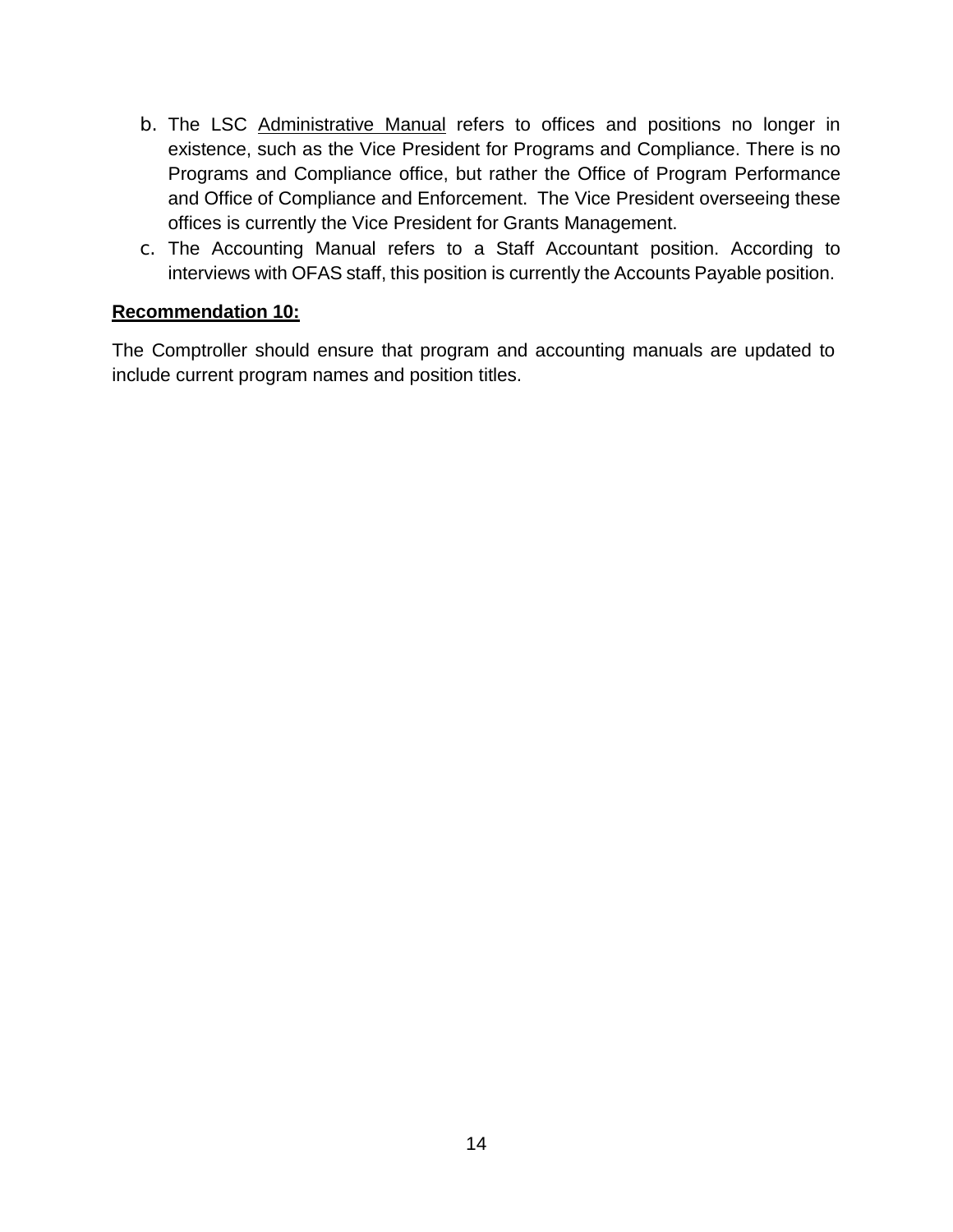#### **SUMMARY OF MANAGEMENT COMMENTS**

Management agreed with all of the findings in the report and stated it will implement all ten of the recommendations. Management stated that it aimed to complete implementation before the Inspector General's submission of the next Semiannual Report to Congress.

### **OIG EVALUATION OF MANAGEMENT COMMENTS**

The OIG considers LSC Management's comments responsive. However, all ten recommendations will remain open until LSC Management has provided the OIG with evidence of the actions taken to address each recommendation in the report.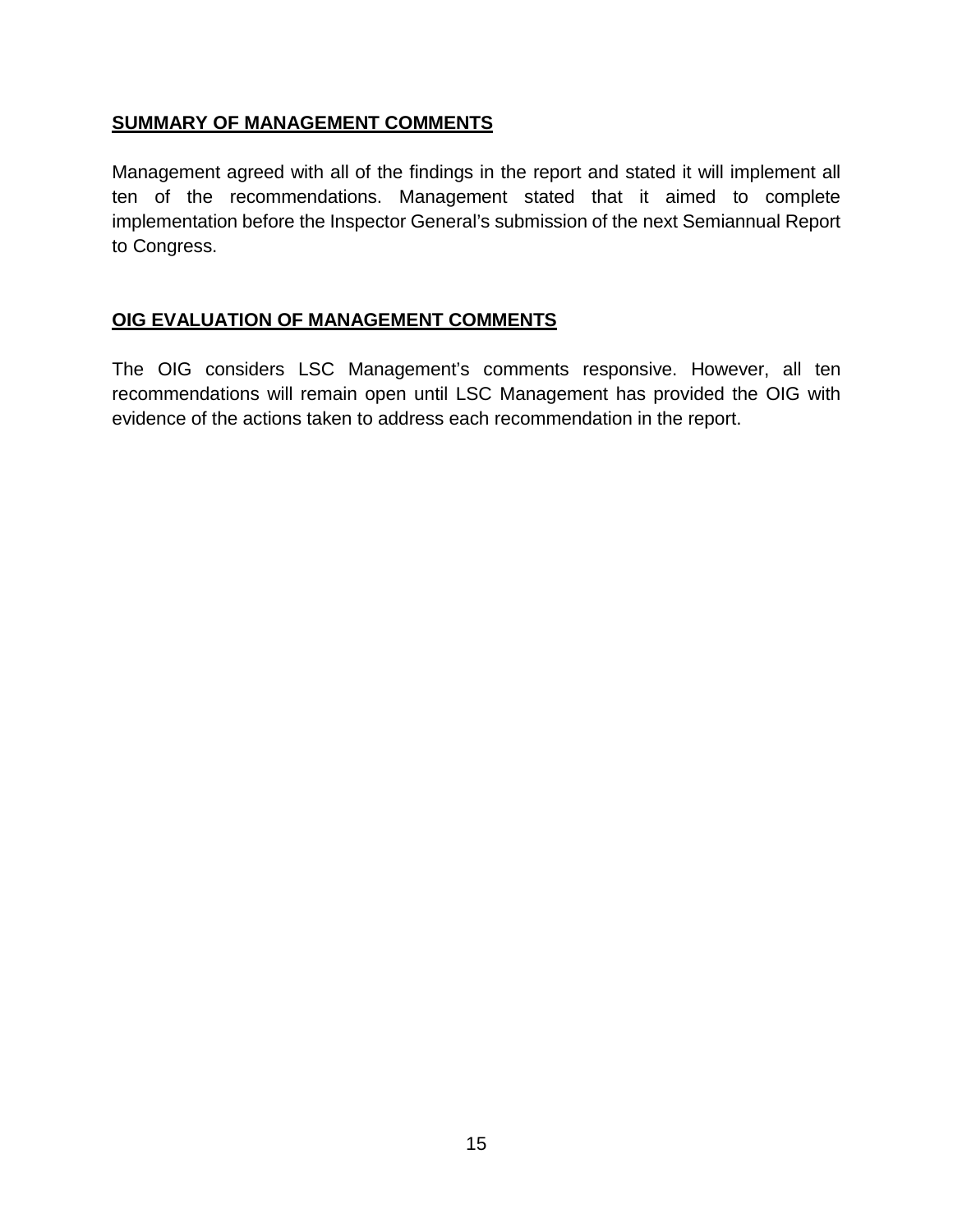### **APPENDIX I**

#### **SCOPE AND METHODOLOGY**

To accomplish the audit objective, the OIG identified, reviewed, evaluated and tested internal controls related to the following areas of the Purchase Card Program:

- Administration and Oversight;
- Procurement;
- Disbursements; and
- Reconciliation and Accounting.

We assessed purchase cards and the purchase function associated with the integrated cards.

To obtain an understanding of internal controls, we reviewed, applicable laws and regulations, and LSC documented policies and procedures governing use of the purchase cards.

The OIG interviewed LSC staff to obtain an understanding of the internal control framework and evaluated the design and operating effectiveness of relevant purchase authorizations and payment controls.

We assessed the reliability and completeness of computer-generated data provided by reconciling the purchase cards disbursement data used in the OIG's analysis to the disbursement amount reported in organization account statements. To assess the reliability of the data, we reviewed available supporting documentation for the entries selected. We also conducted interviews to determine data consistency and reasonableness. We determined that data was sufficiently reliable for the purposes of this report.

To test for appropriateness of expenses and existence of adequate supporting documentation, transactions from a judgmentally selected sample of all the 15 cardholders were reviewed. For our test, the OIG judgmentally selected a total of 10 percent of each cardholder's transactions from the Transaction Register. The sample consisted of 176 transactions, totaling \$303,394. This sample included purchase and travel expenses. Since travel expenses were not within the scope of this audit, only transactions related to purchases were tested. There were 136 purchase transactions tested totaling \$299,777, representing approximately 36 percent of the \$840,757 disbursed.

To test for timeliness of payments, appropriate approval and accounting of the payments, the OIG judgmentally selected a sample of six master statements totaling 165,706. The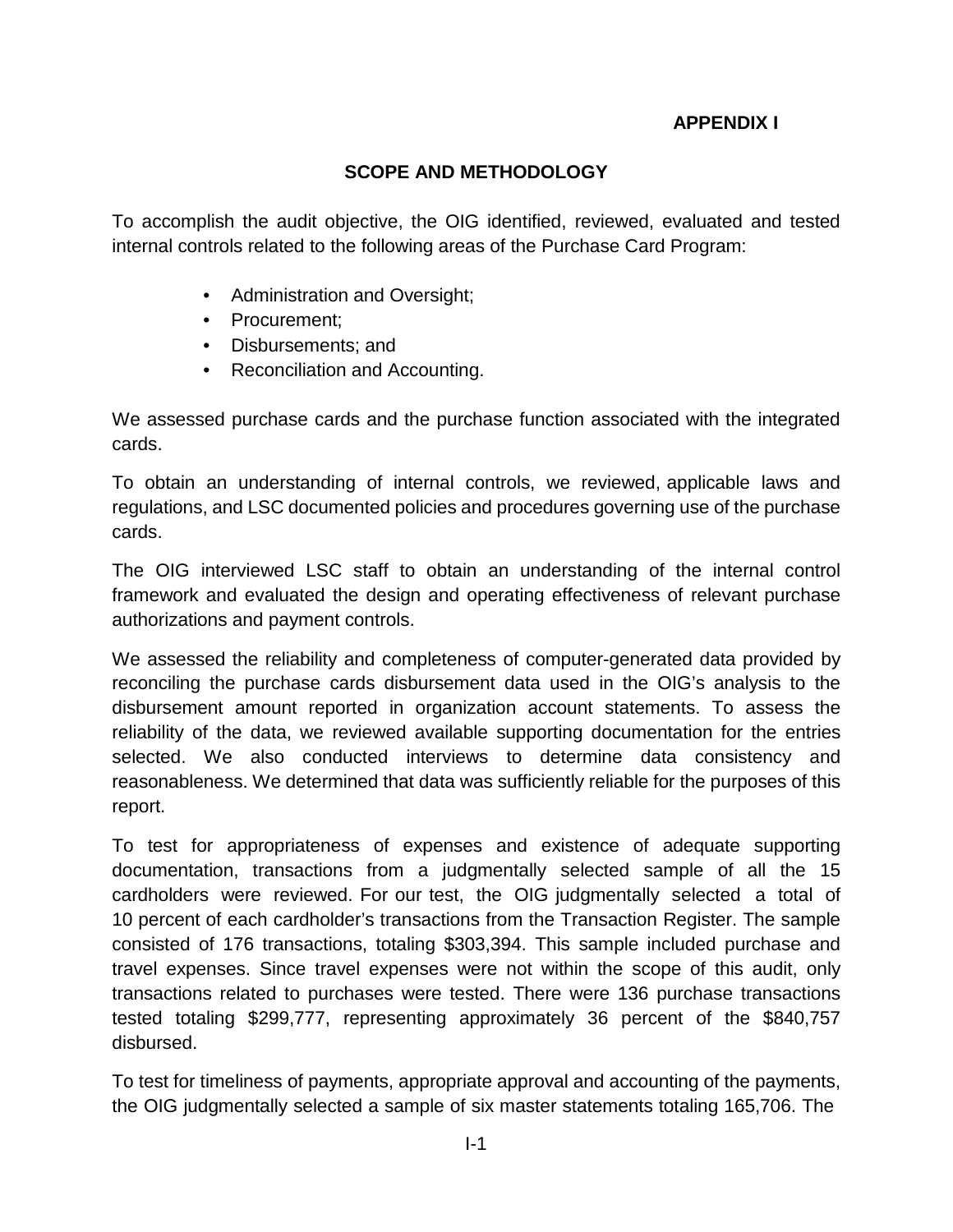six master statements had a total of 37 individual charge account balances. All corresponding general journal entries prepared to reconcile the Citibank payments to the Concur expense reports were reviewed for accuracy and completeness.

To evaluate the adequacy of administration and oversight activities, the cardholders' files were reviewed for documentation of activation, deactivation, card-usage training certificates, and for documented reviews of monitoring activity by program administrators.

The audit fieldwork was conducted from June 5, 2017 through May 20, 2018. All work was conducted at LSC's headquarters in Washington, DC. Documents reviewed pertained to the period April 1, 2015 through March 31, 2017.

This audit was conducted in accordance with Generally Accepted Government Auditing Standards. Those standards require that audits are planned and performed to obtain sufficient, appropriate evidence to provide a reasonable basis for findings and conclusions based on OIG audit objectives. The OIG believes that evidence obtained provides a reasonable basis for findings and conclusions based on the audit objectives.